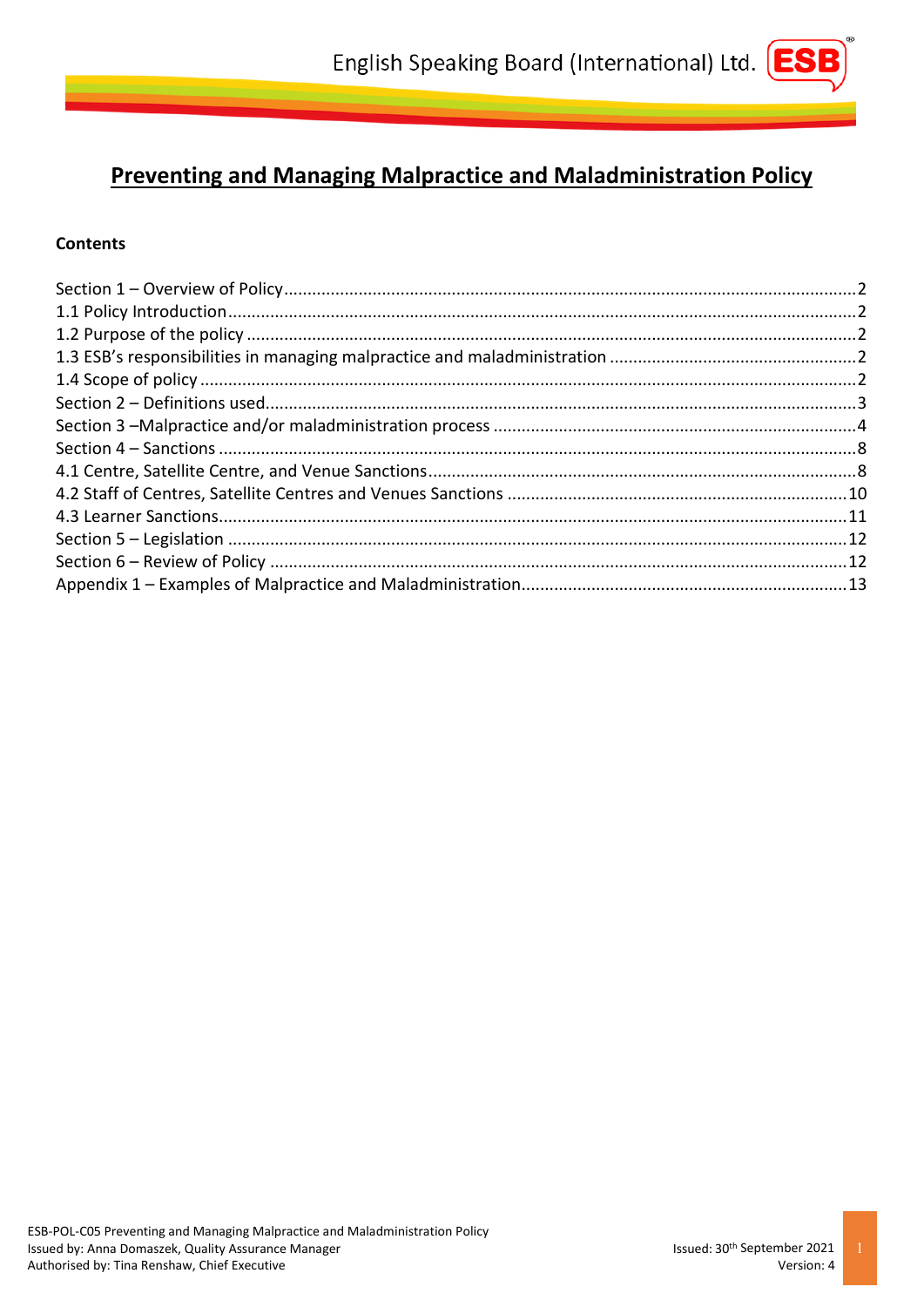## <span id="page-1-0"></span>**Section 1 – Overview of Policy**

English Speaking Board (International) Ltd. (ESB International) is recognised as an awarding organisation in the UK and Internationally. It wants all learners to possess the oracy and English language skills they need to achieve their aspirations. We want to stretch the most able and support the least confident and realise the potential of all by closing the disadvantage gap.

#### <span id="page-1-1"></span>**1.1 Policy Introduction**

This policy is aimed at customers, including learners, who are using ESB International's products and services. As an awarding organisation we must take all reasonable steps to prevent the occurrence of any malpractice and maladministration in the development, delivery, and award of qualifications which we make available or propose to make available. This document sets out ESB International's responsibilities for dealing with, investigating, and managing alleged malpractice and maladministration.

#### <span id="page-1-2"></span>**1.2 Purpose of the policy**

To establish why the prevention and management of malpractice and administration is important to ESB International and to clearly define what those terms mean for ESB International, its centres, satellite centres, venues and related staff, contractors, and learners.

For an awarding organisation to be suitable for continuing recognition by its regulators, ESB International must not, by any means or omission which has or is likely to have an Adverse Effect, render itself unsuitable to be recognised for the awarding of relevant qualifications.

## <span id="page-1-3"></span>**1.3 ESB's responsibilities in managing malpractice and maladministration**

ESB International is regulated by the following regulators: Ofqual (England), CCEA Regulation (Northern Ireland) and Qualifications Wales (Wales). ESB International is committed to complying with regulatory requirements in line with the following: Ofqual and CCEA's General Conditions of Recognition and Qualifications Wales Standard Conditions of Recognition:

- Condition A6 Identification and management of risks
- Condition A7 Management of incidents
- Condition A8 Malpractice and maladministration

In addition, ESB are committed to complying with requirements of The Public Interest Disclosure Act 1998 (PIDA) which protects workers from detrimental treatment or victimisation from their employer if, in the public interest, they blow the whistle on wrongdoing.

The Preventing and Managing Malpractice and Maladministration Policy of ESB International must be widely communicated, owned, understood, and adhered to by all individuals associated with qualifications in approved centres, satellite centres and assessment venues.

#### <span id="page-1-4"></span>**1.4 Scope of policy**

#### **This policy applies to:**

- All qualifications offered by ESB International
- All individuals associated with qualifications in approved centres, satellite centres and assessment venues.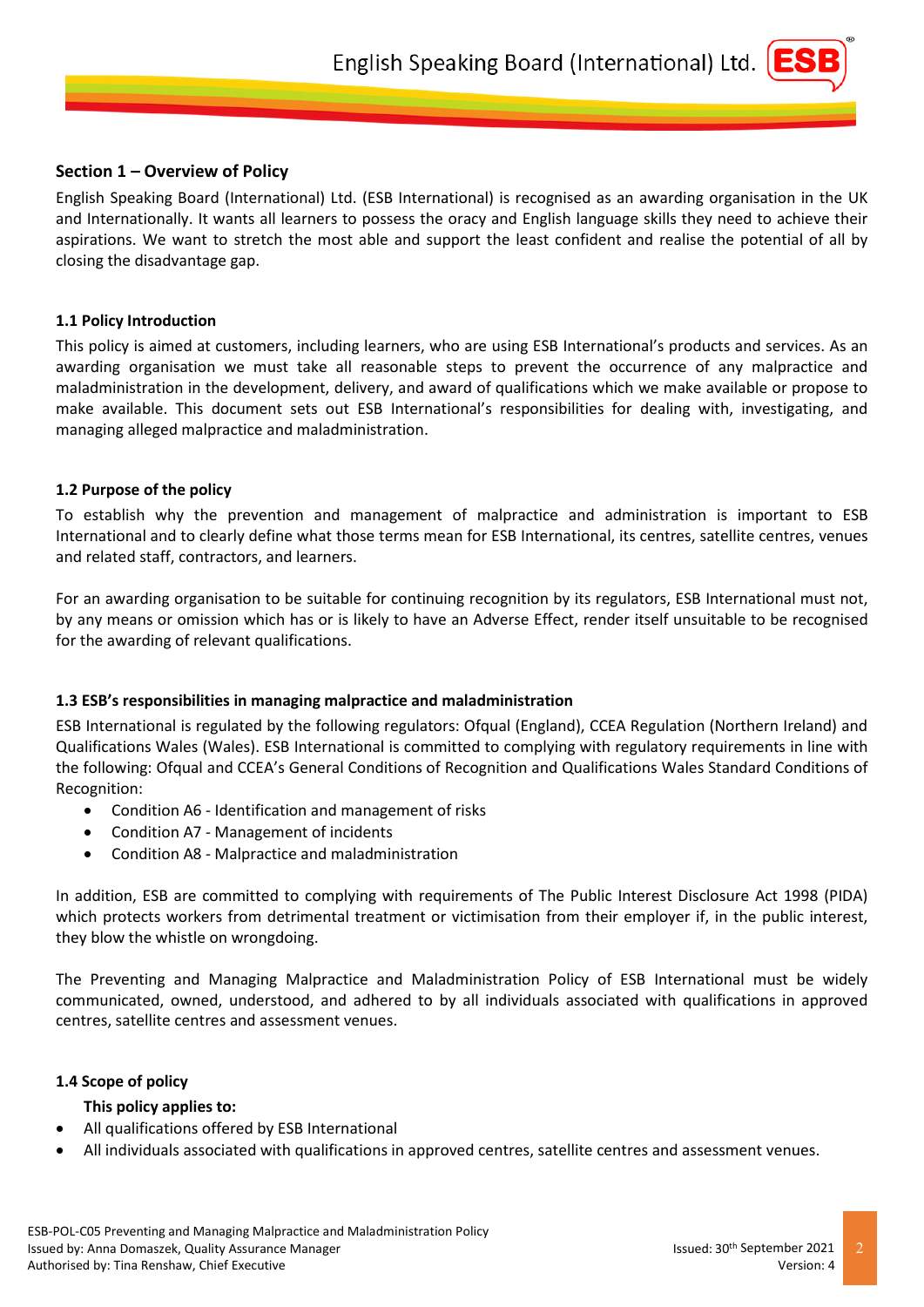# <span id="page-2-0"></span>**Section 2 – Definitions used**

## **Adverse Effect**

An act, omission, event, incident, or circumstance has an Adverse Effect if it –

(a) gives rise to prejudice to Learners or potential Learners, or

- (b) adversely affects
	- (i) the ability of the awarding organisation to undertake the development, delivery or award of qualifications in accordance with its Conditions of Recognition,

(ii) the standards of qualifications which the awarding organisation makes available or proposes to make available, or

(iii) public confidence in qualifications.

## **Centre**

An organisation undertaking the delivery of an assessment (and potentially other activities) to Learners on behalf of an awarding organisation. Centres are typically educational institutions, training providers or employers.

#### **Invigilation**

The supervision by an appropriate person of Learners who are participating in the activity of being assessed for a qualification, where such supervision involves neither any teaching nor the giving of any guidance or direction beyond that which is necessary to convey instructions for the carrying out of the assessment or otherwise for the effective management of the assessment activity.

#### **Learner**

A person who is registered to take a qualification and to be assessed as part of that qualification.

## **Satellite centre / Venue**

Any premises at which assessments are held, and must meet the requirements as identified in Handbooks provided by ESB International

## **Malpractice**

Any deliberate activity, neglect or practice where an approved centre, satellite centre, venue, staff or learner intentionally breaches the requirements set out by ESB International or its regulators relating to the delivery, assessment and/ or award of qualifications and therefore affects the integrity, validity and/ or reliability of the qualification/s and/ or ESB International's reputation. Generic examples of malpractice include deliberate cheating during an assessment to unfairly advantage a learner and consciously manipulating the results of a learner's assessment that does not reflect their actual performance.

**Maladministration** is a non-deliberate activity, neglect or practice where an approved centre or satellite centre, examination venue, staff or learner does not comply with the requirements for the delivery, assessment and/ or award of the qualification set out by ESB International and its regulators and therefore affects the integrity, validity and/ or reliability of the qualification/s and/ or ESB International's reputation. This is normally due to human error, poor process design/ implementation, inexperience or incompetence.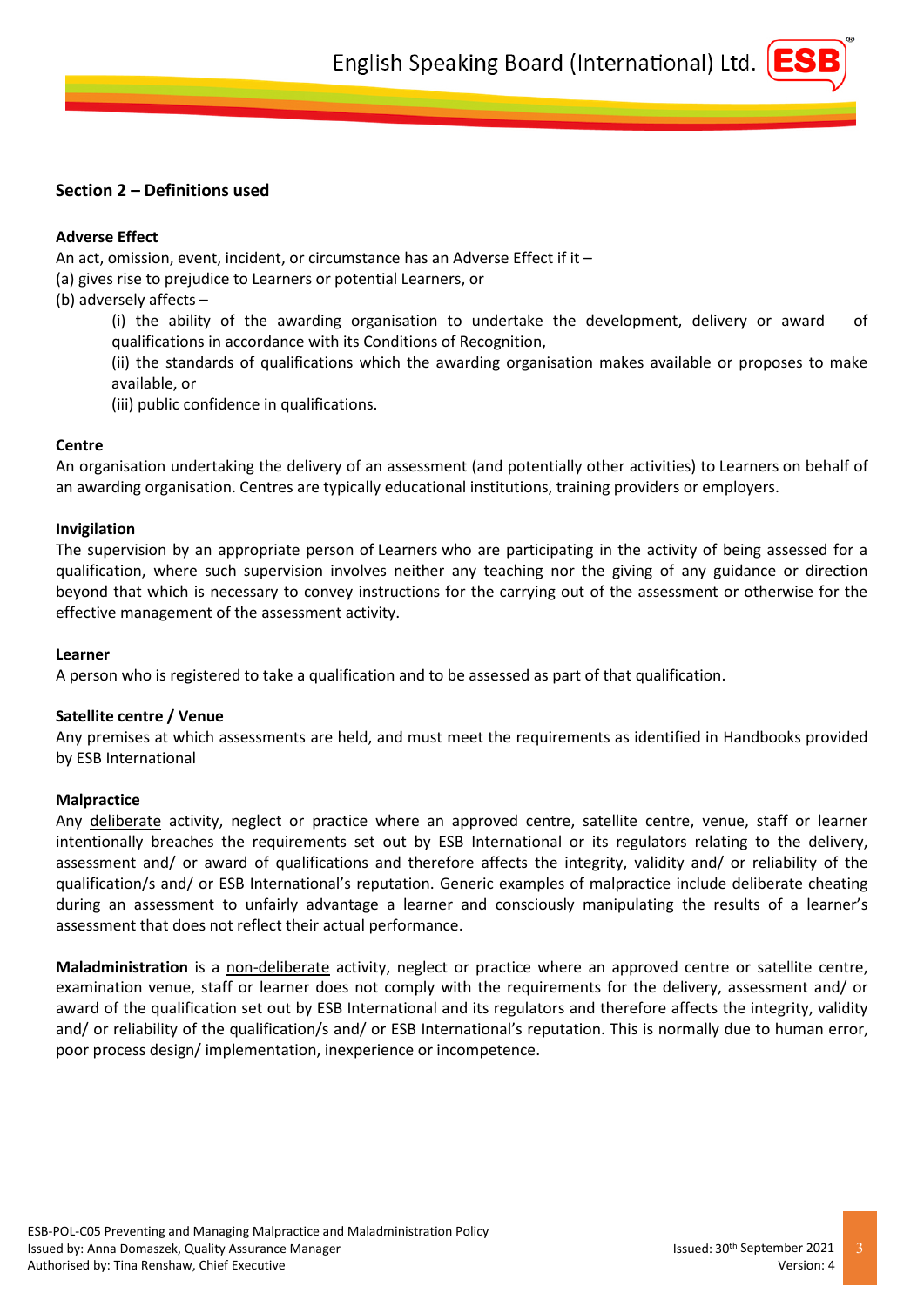# <span id="page-3-0"></span>**Section 3 –Malpractice and/or maladministration process**

*(see Ofqual Conditions A8.2 & A8.3)*

Where a potential malpractice and/ or maladministration issue is raised, ESB International follows written procedures, ensuring they are carried out rigorously, effectively and by persons of appropriate competence, who have no personal interest in the outcome.

|                | Procedures and responsibilities relating to allegations of malpractice                            |                                                                                                                                                                                                                                                                                                   |                              |                                   |
|----------------|---------------------------------------------------------------------------------------------------|---------------------------------------------------------------------------------------------------------------------------------------------------------------------------------------------------------------------------------------------------------------------------------------------------|------------------------------|-----------------------------------|
|                | <b>Activity</b>                                                                                   | <b>Details</b>                                                                                                                                                                                                                                                                                    | <b>Responsibility</b>        | <b>Deadline</b><br>(Working days) |
| $\mathbf{1}$   | <b>Potential Issue received by</b><br><b>ESB International's Quality</b><br><b>Assurance Team</b> | All potential issues must be received in writing                                                                                                                                                                                                                                                  | All parties<br>involved      | Day 1                             |
| $\overline{2}$ | Assess the grounds for the<br>potential issue                                                     | ESB International will assess if there are reasonable<br>grounds for that potential issue to be malpractice<br>and/or maladministration                                                                                                                                                           | Quality<br>Assurance<br>Team | By day 3                          |
| 2a             | Reasonable grounds found                                                                          | Proceed to point 3<br>If learner's results have not been issued and<br>concerns are raised regarding learner's potential<br>malpractice and/or accuracy of their results, ESB<br>International may decide to withhold the affected<br>learner's results until the investigation has<br>concluded. | Quality<br>Assurance<br>Team | By day 3                          |
| 2 <sub>b</sub> | Reasonable grounds not<br>found                                                                   | Communicate outcome to parties raising the<br>potential issue                                                                                                                                                                                                                                     | Quality<br>Assurance<br>Team | By day 3                          |
| 3.             | Assess the evidence for the<br>issue                                                              | Establish whether the decision may be arrived at<br>solely on the evidence already present or it requires<br>an investigation                                                                                                                                                                     | Quality<br>Assurance<br>Team | By day 5                          |
| 3a             | The decision can be<br>reached based on the<br>evidence present.                                  | Proceed with point 6.                                                                                                                                                                                                                                                                             | Quality<br>Assurance<br>Team | By day 5                          |
| 3b             | The decision cannot be<br>reached based on the<br>evidence present.                               | Proceed to point 4                                                                                                                                                                                                                                                                                | Quality<br>Assurance<br>Team | By day 5                          |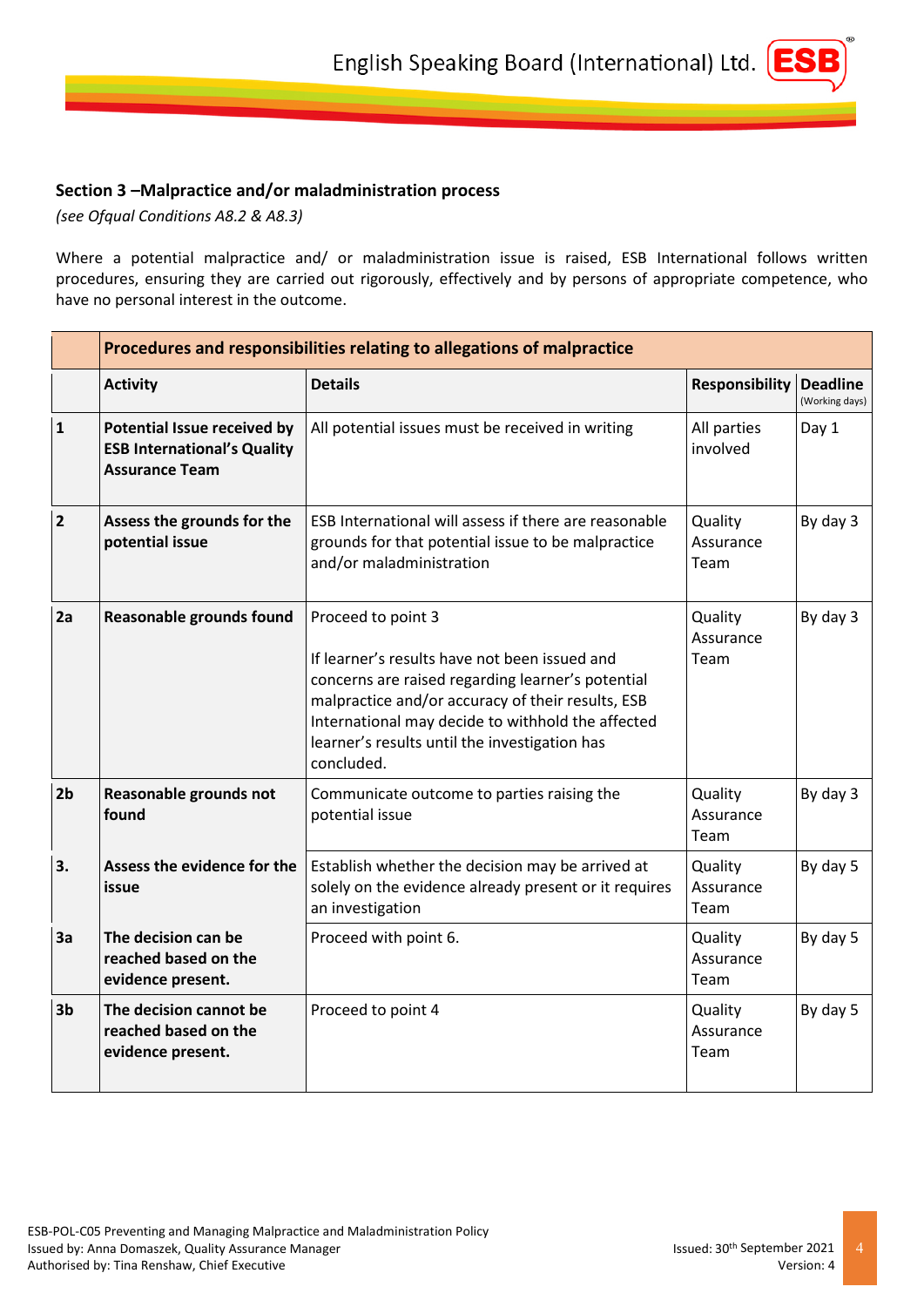

| $\overline{\mathbf{4}}$ | <b>Questions are prepared</b><br>and all relevant parties<br>contacted                                         | ESB International may request the centre to send<br>contact details of their learners and/or staff in order<br>to contact them directly. ESB International will<br>inform the centre prior to their staff/learners being<br>contacted.<br>If investigation letters are issued, they will contain<br>questions that ESB International require to be put to<br>the parties' subject to the potential issue. The<br>letter/s will contain all the facts relevant (date, time,<br>location and details of alleged incident, including any<br>relevant documentation received as part of the<br>allegation).<br>If the potential issue raises any concerns about the<br>performance of the centre, satellite centre or their<br>relevant staff, it will be immediately suspended from<br>booking further assessments until the investigation<br>has concluded. Any already booked assessments may<br>be allowed to take place, dependant on the<br>seriousness of the issue, but with additional security<br>measures put in place (i.e. video recording<br>/inspection of the session submitted for ESB<br>International's review). | Quality<br>Assurance<br>Team                 | By day 10 |
|-------------------------|----------------------------------------------------------------------------------------------------------------|---------------------------------------------------------------------------------------------------------------------------------------------------------------------------------------------------------------------------------------------------------------------------------------------------------------------------------------------------------------------------------------------------------------------------------------------------------------------------------------------------------------------------------------------------------------------------------------------------------------------------------------------------------------------------------------------------------------------------------------------------------------------------------------------------------------------------------------------------------------------------------------------------------------------------------------------------------------------------------------------------------------------------------------------------------------------------------------------------------------------------------|----------------------------------------------|-----------|
| 5.                      | <b>ESB International collects</b><br>all responses to<br>investigation questions ()                            | If investigation letters are issued, parties involved are   Parties to the<br>given 15 working days to respond. The recipient of an investigation<br>investigation letter must make reasonable efforts to<br>contact the required parties. Failure by the parties to<br>respond does not preclude the decision maker<br>coming to a conclusion.                                                                                                                                                                                                                                                                                                                                                                                                                                                                                                                                                                                                                                                                                                                                                                                 |                                              | By day 25 |
| 6.                      | <b>Provide the decision maker</b><br>with all the information<br>available                                     | Gather all evidence including feedback received.                                                                                                                                                                                                                                                                                                                                                                                                                                                                                                                                                                                                                                                                                                                                                                                                                                                                                                                                                                                                                                                                                | Quality<br>Assurance<br>Team                 | By day 35 |
| 7.                      | <b>Decision maker forms an</b><br>opinion on the balance of<br>probability and based on<br>the available facts | Each case will be decided on its own merits. In<br>making a decision the decision maker will consider:<br>Terms of any enforceable agreement<br>undertaken by parties involved<br>If the matter constitutes having an Adverse<br>$\bullet$<br>Effect as defined by Ofqual<br>History of proven allegations of the parties to<br>the allegation<br>That all necessary guidelines to prevent the<br>incident were in place<br>Any mitigating or extenuating circumstances                                                                                                                                                                                                                                                                                                                                                                                                                                                                                                                                                                                                                                                         | Senior<br>Manager/<br>Responsible<br>Officer | By day 40 |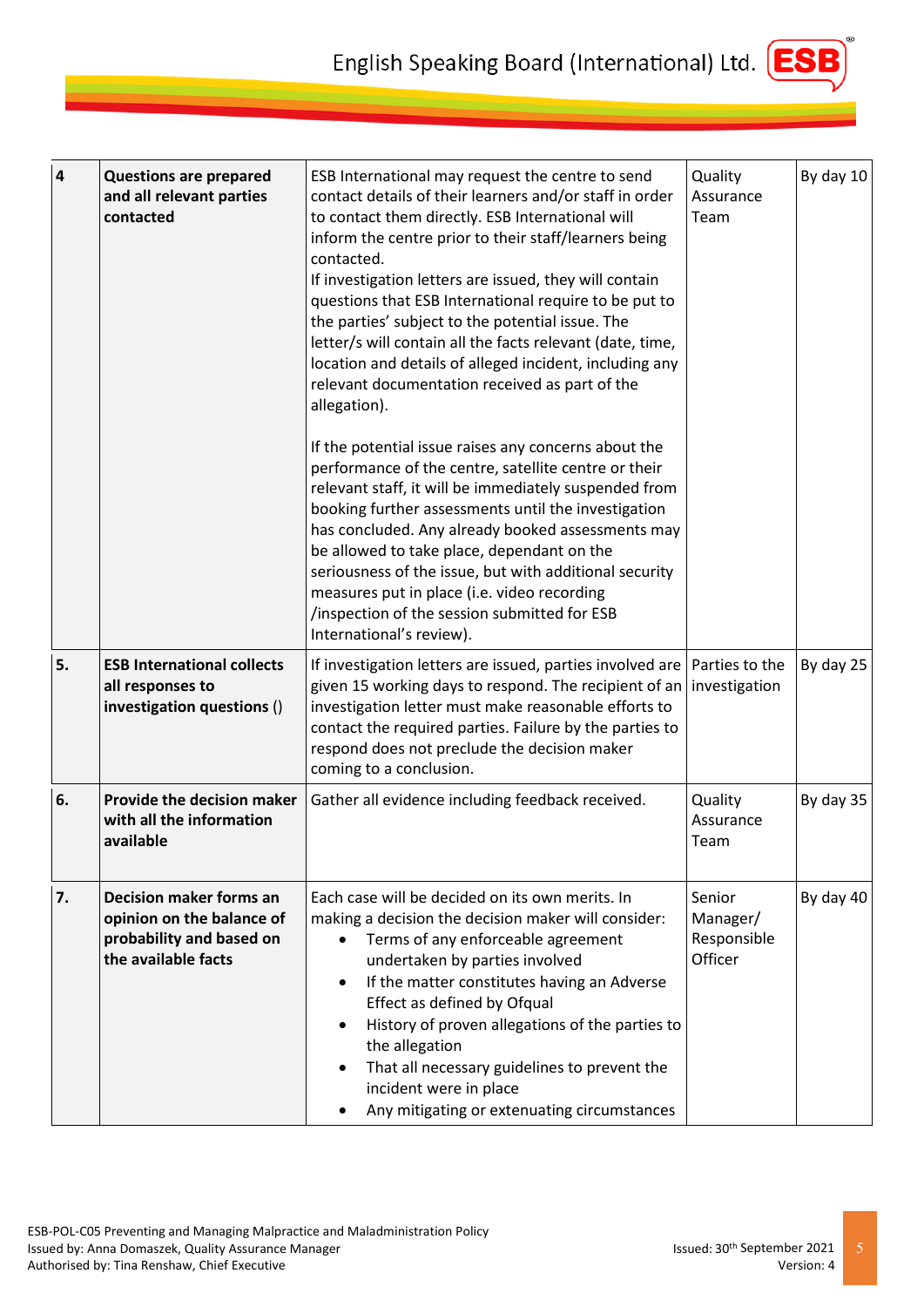

| $\boldsymbol{8}$ | <b>Final decision letter</b><br>communicated to all<br>relevant parties outlining<br>the outcome | The decision maker can impose sanctions if<br>warranted. Consideration as to the sanctions<br>imposed are:<br>Any sanctions must reasonably prevent the<br>malpractice from reoccurring<br>Sanctions imposed must be proportionate to<br>$\bullet$<br>the gravity and scope of the occurrence. | Quality<br>Assurance<br>Team | By day 45 |
|------------------|--------------------------------------------------------------------------------------------------|------------------------------------------------------------------------------------------------------------------------------------------------------------------------------------------------------------------------------------------------------------------------------------------------|------------------------------|-----------|
|------------------|--------------------------------------------------------------------------------------------------|------------------------------------------------------------------------------------------------------------------------------------------------------------------------------------------------------------------------------------------------------------------------------------------------|------------------------------|-----------|

| <b>Right of Review</b>                                                                                                                              |                                                                                                                                                                                                                                                                                                                                                                                                                                                          |                                                            |                                                                                     |  |
|-----------------------------------------------------------------------------------------------------------------------------------------------------|----------------------------------------------------------------------------------------------------------------------------------------------------------------------------------------------------------------------------------------------------------------------------------------------------------------------------------------------------------------------------------------------------------------------------------------------------------|------------------------------------------------------------|-------------------------------------------------------------------------------------|--|
| <b>Activity</b>                                                                                                                                     | <b>Detail</b>                                                                                                                                                                                                                                                                                                                                                                                                                                            | <b>Responsibility</b>                                      | <b>Deadline</b><br>(Working days)                                                   |  |
| <b>Right of review received by ESB</b><br><b>International</b><br>(Must be received within 10<br>working days of receipt of the<br>decision letter) | If a centre, satellite centre, venue, staff<br>member or learner does not agree with the<br>outcome, they have a Right of Review.<br>Grounds:<br>The outcome was incorrect and /or<br>The procedures followed were<br>unfair and/ or inconsistent<br>Any procedural flaws will not automatically<br>result in a change to the outcome. Errors or<br>omissions in process will need to be found<br>to have caused a detriment to the parties<br>involved. | By affected<br>parties to Quality<br><b>Assurance Team</b> | By day 55<br>(depending on<br>the date the<br>final decision<br>was sent)           |  |
| <b>Right of Review carried out</b>                                                                                                                  | The review decision will be taken by an<br>individual who has no personal interest in<br>the decision being appealed. All appeal<br>decisions will involve at least one decision<br>maker who is not an employee of ESB<br>International, an Assessor working for it, or<br>otherwise connected to it.                                                                                                                                                   | Decision maker                                             | By day 74                                                                           |  |
| <b>Right of Review outcome</b><br>communicated to all relevant<br>parties                                                                           | ESB International will formally write to all<br>relevant parties to inform them of the<br>outcome of the Right of Review                                                                                                                                                                                                                                                                                                                                 | Quality<br>Assurance<br>Manager/Senior<br>Manager          | By day 75<br>(Within 20 days<br>of receipt of<br><b>Right of Review</b><br>Request) |  |

Should any additional evidence that may influence the outcome reached, be brought to ESB International's attention after the decision letter is issued, ESB International reserves the right to reopen the investigation in order to review the decision made, in light of this new evidence.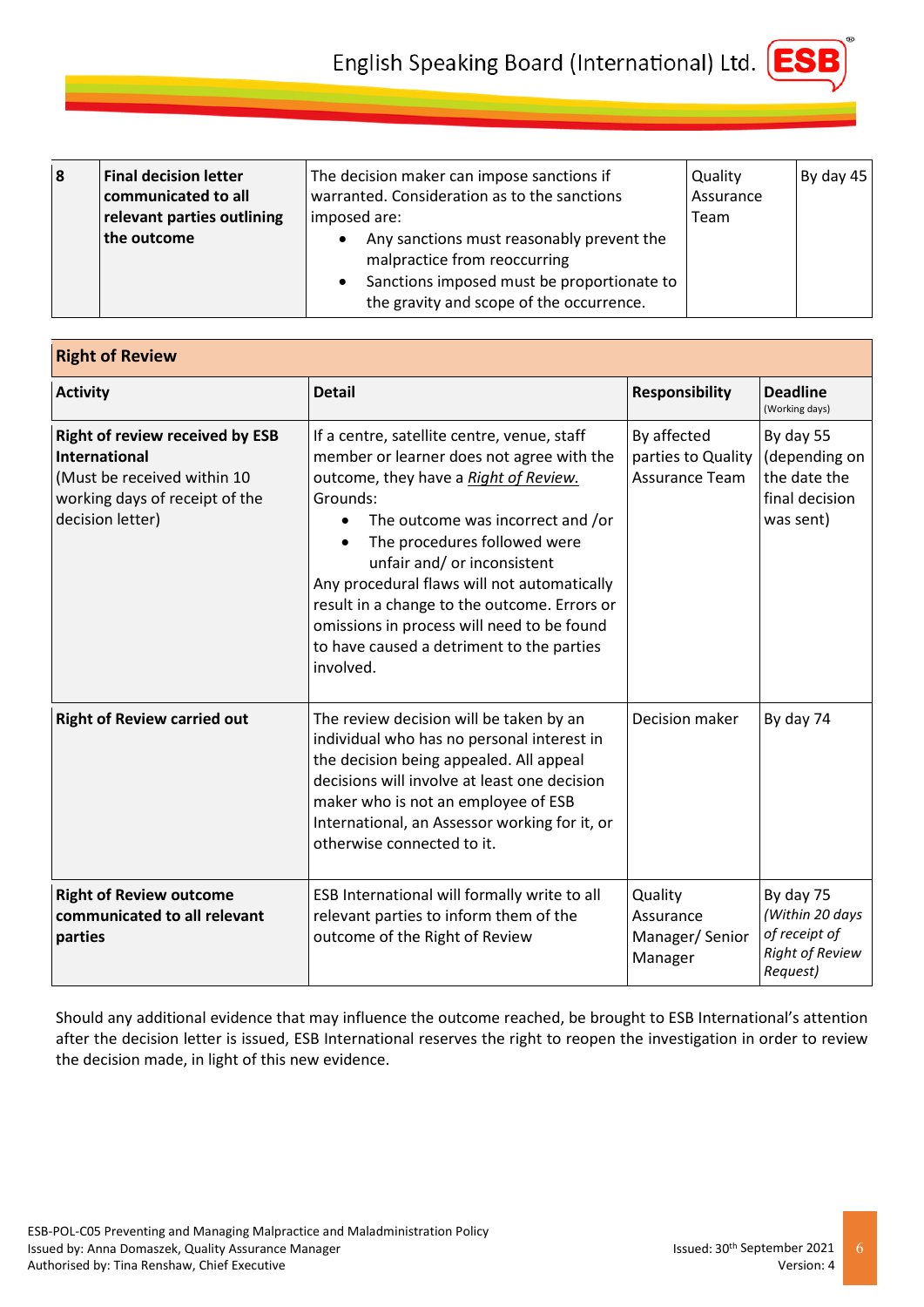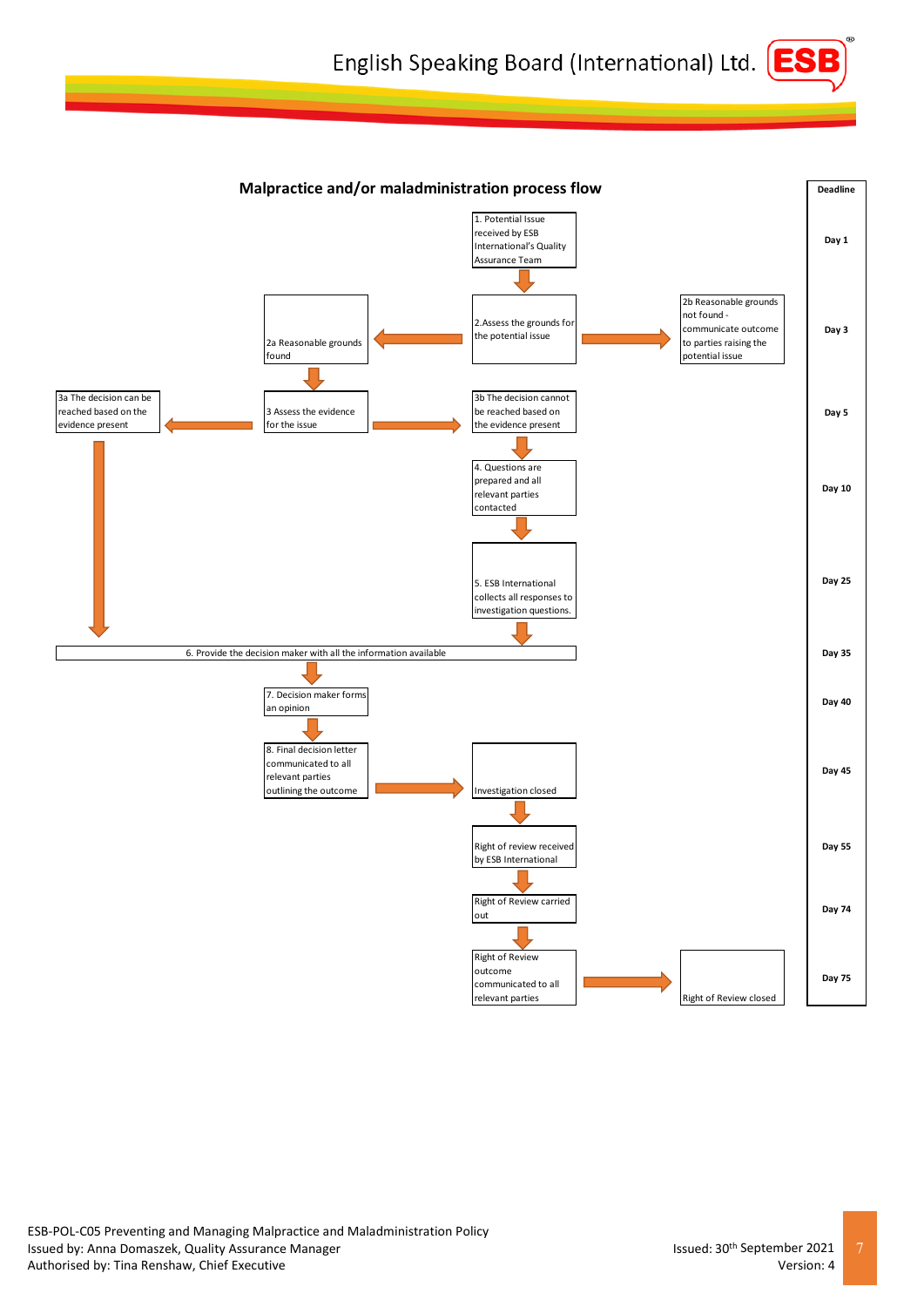

# <span id="page-7-0"></span>**Section 4 – Sanctions**

Any sanctions will be imposed in a proportional manner and will only apply to the delivery of ESB International qualifications. **Proportional manner**: relating sanctions to risks arising from the activity in question and ensuring that the sanction is designed to achieve the appropriate outcome in the circumstances. Please note, examples of sanctions at each level can be found in Appendix 1 at the end of this document.

# <span id="page-7-1"></span>**4.1 Centre, Satellite Centre, and Venue Sanctions**

| Centre, Satellite Centre, and Venue Sanctions (Conditions 8.6 and 8.7) |                                                                                                                     |                                                                                                                                                                                                                                                                                                                                                                                                                                                                                                                                                                                                                       |                                                                                                                                                                                                                                                               |                                               |  |
|------------------------------------------------------------------------|---------------------------------------------------------------------------------------------------------------------|-----------------------------------------------------------------------------------------------------------------------------------------------------------------------------------------------------------------------------------------------------------------------------------------------------------------------------------------------------------------------------------------------------------------------------------------------------------------------------------------------------------------------------------------------------------------------------------------------------------------------|---------------------------------------------------------------------------------------------------------------------------------------------------------------------------------------------------------------------------------------------------------------|-----------------------------------------------|--|
| Level                                                                  | <b>Sanction</b>                                                                                                     | <b>ESB International Action</b>                                                                                                                                                                                                                                                                                                                                                                                                                                                                                                                                                                                       | <b>Detail</b>                                                                                                                                                                                                                                                 | <b>Decision</b><br>maker                      |  |
| $\mathbf{1}$                                                           | Level   Written Warning                                                                                             | A warning letter issued advising of the<br>activity that has occurred in breach of<br>their Agreement with ESB International.<br>This letter will indicate the remedial<br>measures to be taken. The letter may<br>include advice regarding possible<br>further action that may be taken should<br>the remedial action not be taken, or<br>should subsequent breaches occur.                                                                                                                                                                                                                                          | Minor non-compliance with the<br>regulations with no direct or<br>immediate threat to the integrity<br>of an assessment                                                                                                                                       | Quality<br>Assurance<br>Manager               |  |
| $\overline{2}$                                                         | Level   Centre/ satellite<br>centre review<br>and report<br>(action plan)                                           | An action plan agreed between ESB<br>International and the centre/ satellite<br>centre. This will need to be<br>implemented within a specific period as<br>a condition of continuing to accept<br>entries or registrations from the centre/<br>satellite centre<br>ESB International may, for a period of<br>time, or until remedial action is taken,<br>restrict the centre/ satellite centre from<br>access to assessment materials.<br>ESB International may, for a period of<br>time, or until remedial action is taken,<br>restrict the centre/ satellite centre from<br>using their own invigilators/assessors. | A breach of procedures or<br>regulations which, if left<br>unchecked, could result in a<br>threat to the integrity of an<br>assessment<br>A loss of confidence in the<br>centre's/ satellite centre's ability<br>to invigilate assessments/assess<br>learners | Senior<br>Manager,<br>Educational<br>Delivery |  |
| 3                                                                      | Level Suspension of<br>centre/ satellite<br>centre for a<br>specified period,<br>including learner<br>registrations | ESB International may, for a specified<br>period of time, or until specified<br>remedial action has been implemented,<br>refuse to accept learner registrations<br>from a centre/ satellite centre. This will<br>be applied for all qualifications or a<br>number of qualifications.                                                                                                                                                                                                                                                                                                                                  | A breach of procedures or<br>regulations, which result in a<br>threat to the integrity of an<br>assessment.<br>Threat to the interest of learners<br>registered for the qualification.                                                                        | Responsible<br>Officer                        |  |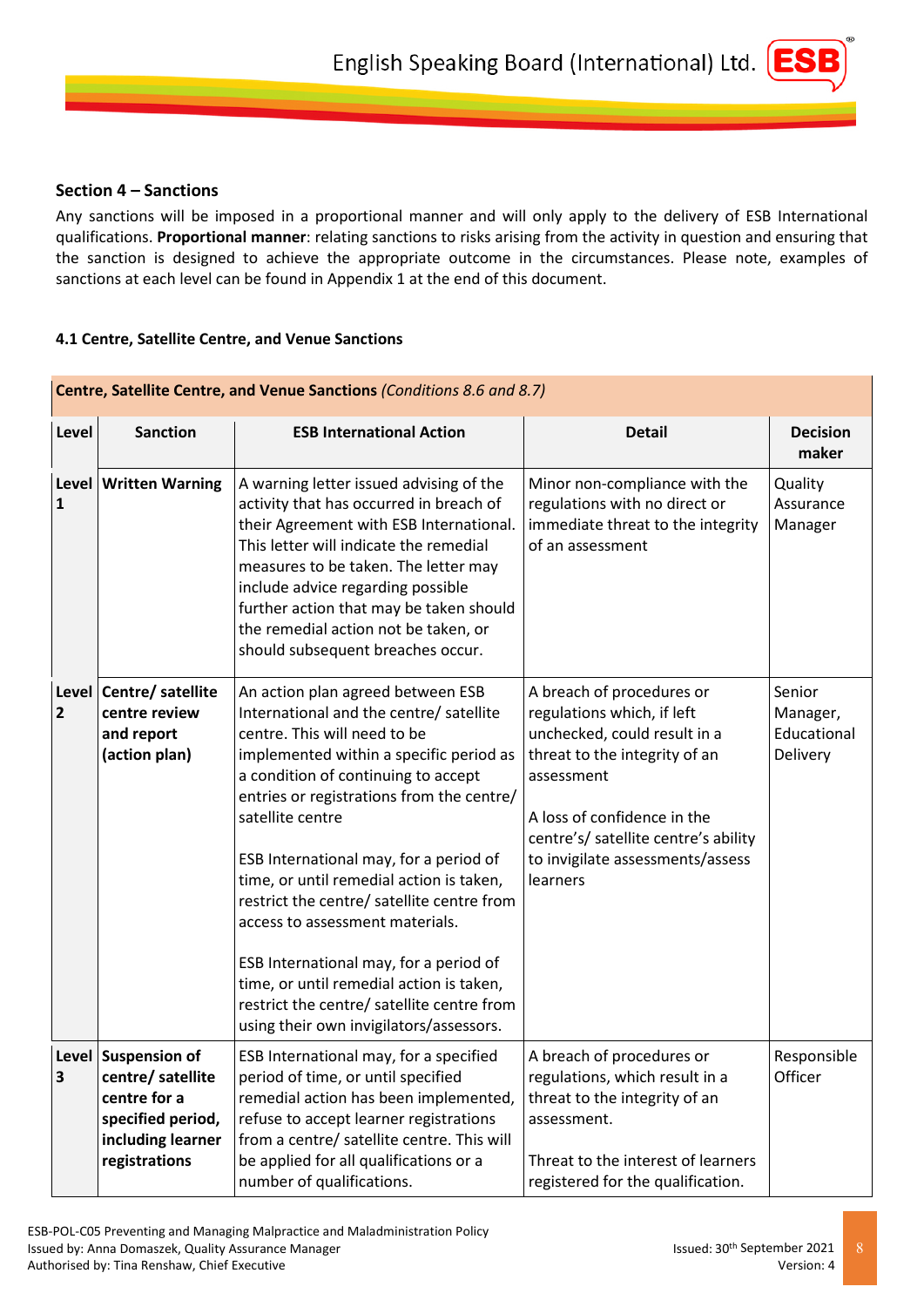

| Level<br>$\overline{\mathbf{4}}$ | Withdrawal of<br>approval for a<br>specific<br>qualification or<br>group of<br>qualifications         | ESB International may withdraw<br>approval for a specific qualification, or a<br>group of qualifications. As a result of<br>this the centre/ satellite centre will not<br>be able to deliver or offer specific ESB<br>International qualifications to learners.                                                                                                      | Major or repeated breach of the<br>regulations relating to a specific<br>qualification or group of<br>qualifications. Alternatively, a<br>breakdown in management and<br>quality assurance arrangements<br>for a specific qualification or<br>group of qualifications.<br>Threat to the interests of learners<br>registered for the qualification(s).                               | Responsible<br>Officer |
|----------------------------------|-------------------------------------------------------------------------------------------------------|----------------------------------------------------------------------------------------------------------------------------------------------------------------------------------------------------------------------------------------------------------------------------------------------------------------------------------------------------------------------|-------------------------------------------------------------------------------------------------------------------------------------------------------------------------------------------------------------------------------------------------------------------------------------------------------------------------------------------------------------------------------------|------------------------|
| 5                                | Level Permanent<br>withdrawal and<br>removal of<br>Centre/ satellite<br>centre status/<br>recognition | ESB International may withdraw<br>recognition or approval for the centre/<br>satellite centre. As a result of this, the<br>centre/ satellite centre will not be able<br>to deliver or offer ESB qualifications to<br>learners.<br>Other awarding organisations will be<br>informed of Level 5 sanctions being<br>imposed on ESB International's<br>approved centres. | Major or repeated breach of the<br>regulations relating to all ESB<br>International's qualifications that<br>the centre/ satellite centre is<br>approved to deliver.<br>Alternatively, a breakdown in<br>management and quality<br>assurance arrangements for ESB<br>International's qualifications.<br>Threat to the interests of learners<br>registered for the qualification(s). | Responsible<br>Officer |

*Withdrawal of the centre/ satellite centre from the delivery of a qualification or group of qualifications*

- The centre/satellite centre must co-operate fully with ESB International in cases where either the centre, the satellite centre or ESB International decides it needs to withdraw from its role in delivering a qualification or group of qualifications.
- The centre must take all reasonable steps to protect the interests of learners in the case of such a withdrawal.
- The centre must adhere to the process specified by ESB International.
- If the centre has bookings yet to occur, either these bookings need to be transferred to another centre/satellite centre or ESB International will rearrange and/or provide relevant measures to ensure assessment can take place so as not to disadvantage the learners, where it is reasonably practicable to do so.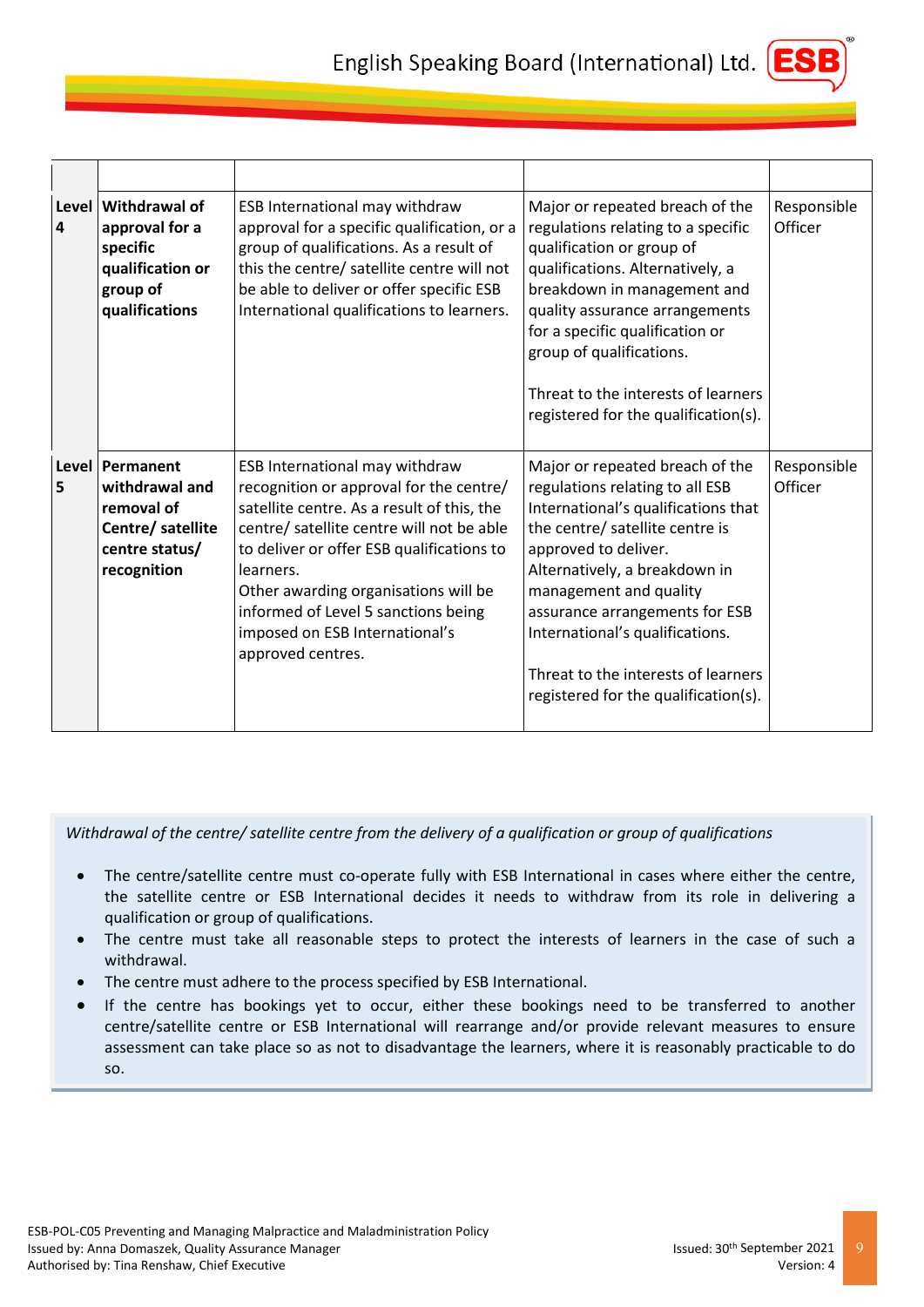# <span id="page-9-0"></span>**4.2 Sanctions for Staff of Centres, Satellite Centres and Venues**

| Sanctions for staff of Centres, Satellite Centres/ Venues |                                                                                                                                                                                         |                                                                                                                                                                                                                                                                                                                                                                                                      |                                                                                                                                                                                                                                                                                            |                                               |  |
|-----------------------------------------------------------|-----------------------------------------------------------------------------------------------------------------------------------------------------------------------------------------|------------------------------------------------------------------------------------------------------------------------------------------------------------------------------------------------------------------------------------------------------------------------------------------------------------------------------------------------------------------------------------------------------|--------------------------------------------------------------------------------------------------------------------------------------------------------------------------------------------------------------------------------------------------------------------------------------------|-----------------------------------------------|--|
| Level                                                     | <b>Sanction</b>                                                                                                                                                                         | <b>ESB International Action</b>                                                                                                                                                                                                                                                                                                                                                                      | <b>Detail</b>                                                                                                                                                                                                                                                                              | <b>Decision</b><br>maker                      |  |
| $\mathbf{1}$                                              | Level   Written Warning                                                                                                                                                                 | A warning letter issued to a member of<br>staff advising of the activity that has<br>occurred in breach of their Agreement<br>with ESB International. This letter will<br>indicate the remedial measures to be<br>taken. The letter may include advice<br>regarding possible further action that<br>may be taken should the remedial action<br>not be taken, or should subsequent<br>breaches occur. | Minor non-compliance with<br>the regulations with no direct<br>or immediate threat to the<br>integrity of an assessment.                                                                                                                                                                   | Quality<br>Assurance<br>Manager               |  |
| $\overline{2}$                                            | Level Staff status review<br>and report<br>(action plan)                                                                                                                                | Special conditions imposed on future<br>involvement in ESB International<br>assessments by the member of staff<br>(e.g. specific training or mentoring,<br>within a stated period of time, with a<br>review at the end of the training)                                                                                                                                                              | A breach of procedures or<br>regulations which, if left<br>unchecked, could result in a<br>threat to the integrity of an<br>assessment.<br>A loss of confidence in the<br>staff ability to participate in<br>the delivery of ESB<br>International's assessments<br>and/or assess learners. | Senior<br>Manager,<br>Educational<br>Delivery |  |
| 3                                                         | Level Temporary<br>suspension of staff<br>member for a<br>specified period                                                                                                              | Member of staff temporarily suspended<br>from all involvement in the delivery of<br>ESB International assessments for a set<br>period of time.                                                                                                                                                                                                                                                       | A breach of procedures or<br>regulations, which result in a<br>threat to the integrity of an<br>assessment.<br>Threat to the interest of<br>learners registered for the<br>qualification.                                                                                                  | Responsible<br>Officer                        |  |
| 4                                                         | Level   Permanent<br>withdrawal of<br>approval to carry out<br>work for a centre/<br>satellite centre/<br>venue involved in<br>delivering ESB<br><b>International</b><br>qualifications | Member of staff permanently barred<br>from all involvement in the delivery of<br><b>ESB International assessments.</b>                                                                                                                                                                                                                                                                               | Member of staff's major or<br>repeated breach of the<br>regulations relating to ESB<br>International's qualification/s.<br>Threat to the interest of<br>learners registered for future<br>assessments which the<br>member of staff participates<br>in the delivery of and/or<br>assess.    | Responsible<br>Officer                        |  |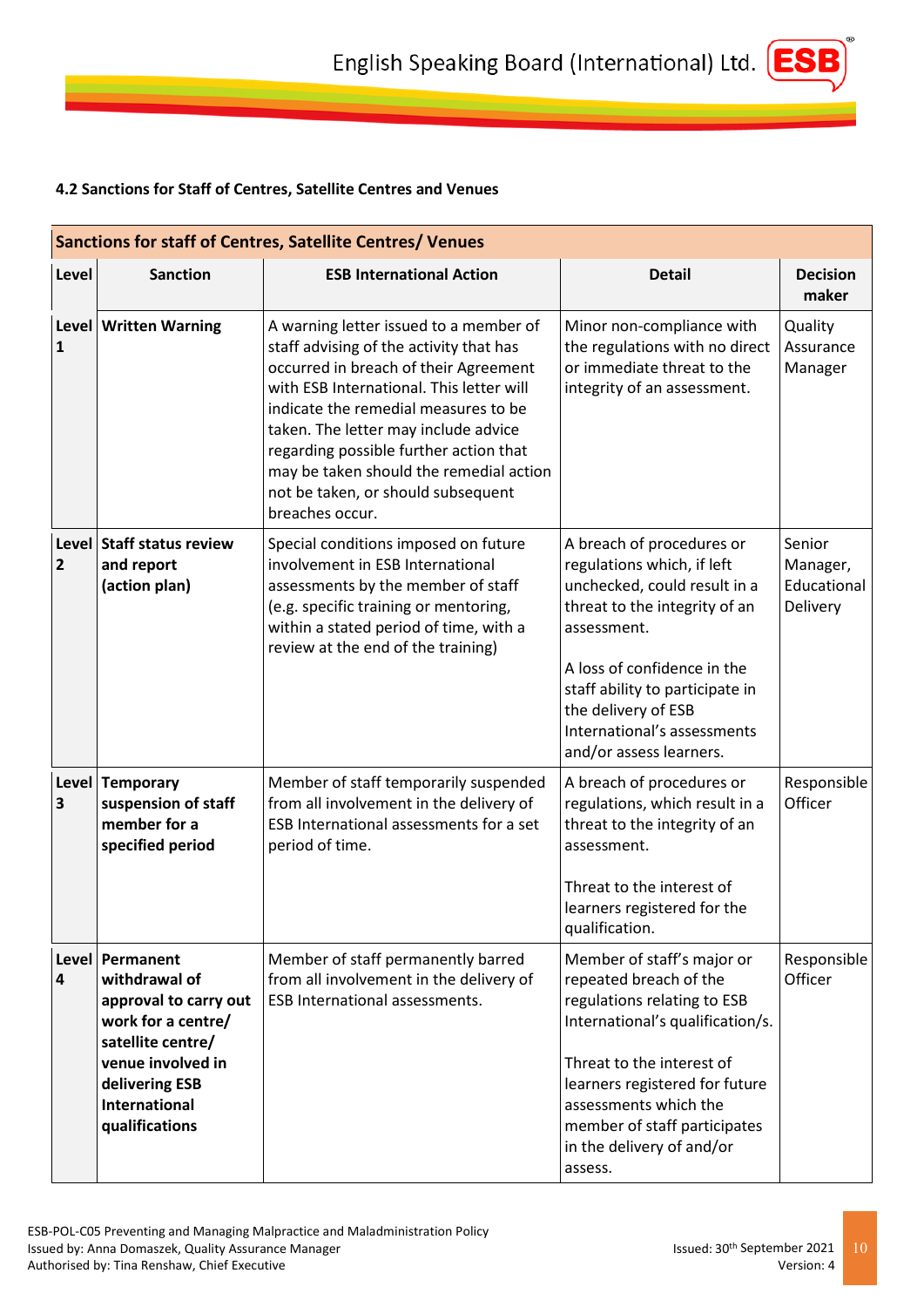If an allegation of malpractice by centre/ satellite centre staff is found, the relevant disciplinary action is the responsibility of the centre/ satellite centre. ESB International will consider if the integrity of the related assessment has been damaged; what steps should be taken to protect the interests of affected learners if applicable; and what action should be taken to avoid a recurrence. If centre/satellite centre staff sanctions are applied, relevant sanctions will also be issued to the centre/satellite centre responsible for that staff member.

## <span id="page-10-0"></span>**4.3 Learner Sanctions**

|            | <b>Learner Sanctions</b>                                    |                                                                                                                                                                                                                                                                      |                                                                                                                                                                                                             |                                               |  |  |
|------------|-------------------------------------------------------------|----------------------------------------------------------------------------------------------------------------------------------------------------------------------------------------------------------------------------------------------------------------------|-------------------------------------------------------------------------------------------------------------------------------------------------------------------------------------------------------------|-----------------------------------------------|--|--|
| Level      | <b>Sanction</b>                                             | <b>ESB International Action</b>                                                                                                                                                                                                                                      | <b>Detail</b>                                                                                                                                                                                               | <b>Decision</b><br>maker                      |  |  |
| Level $1 $ | Loss of marks for<br>section of the<br>assessment           | The learner loses all the marks gained for<br>a specific section of the assessment.<br>The learner is allowed to retake the<br>assessment should they wish to.                                                                                                       | A breach of procedures or<br>regulations found during part<br>of the assessment that is not<br>pre planned.<br>The affected section of the<br>assessment will be marked 0.                                  | Senior<br>Manager,<br>Educational<br>Delivery |  |  |
| Level 2    | <b>Disqualification</b><br>from the<br>qualification taken. | Learner disqualified from the whole<br>qualification taken.<br>If the learner had their certificate issued,<br>it is revoked, cancelled and withdrawn.<br>Relevant stakeholders will be notified.<br>Any qualifications previously achieved in<br>full are retained. | A breach of procedures or<br>regulations, found during part<br>of the assessment that is pre<br>planned or a breach of<br>procedure or regulations<br>found during more than one<br>part of the assessment. | Responsible<br>Officer                        |  |  |
| Level 3    |                                                             | Learner barred from entering for ESB<br>International assessments for a specific<br>period.<br>This penalty is applied in conjunction<br>with any of the other sanctions above.                                                                                      | A major breach of procedures<br>or regulations.<br>A loss of confidence in the<br>learner's ability to follow the<br>assessment procedure<br>correctly.                                                     | Responsible<br>Officer                        |  |  |

Any sanction imposed on any learner will apply to all ESB International centres/ satellite centres in which the learner is registered, e.g. if a learner is disqualified from a qualification, they will not be allowed to be registered for that qualification in any ESB International centre/ satellite centre.

<span id="page-10-1"></span>Where learner malpractice has occurred, following an ESB International investigation, ESB International reserves the right to invalidate and revoke the learner's qualification and certificate.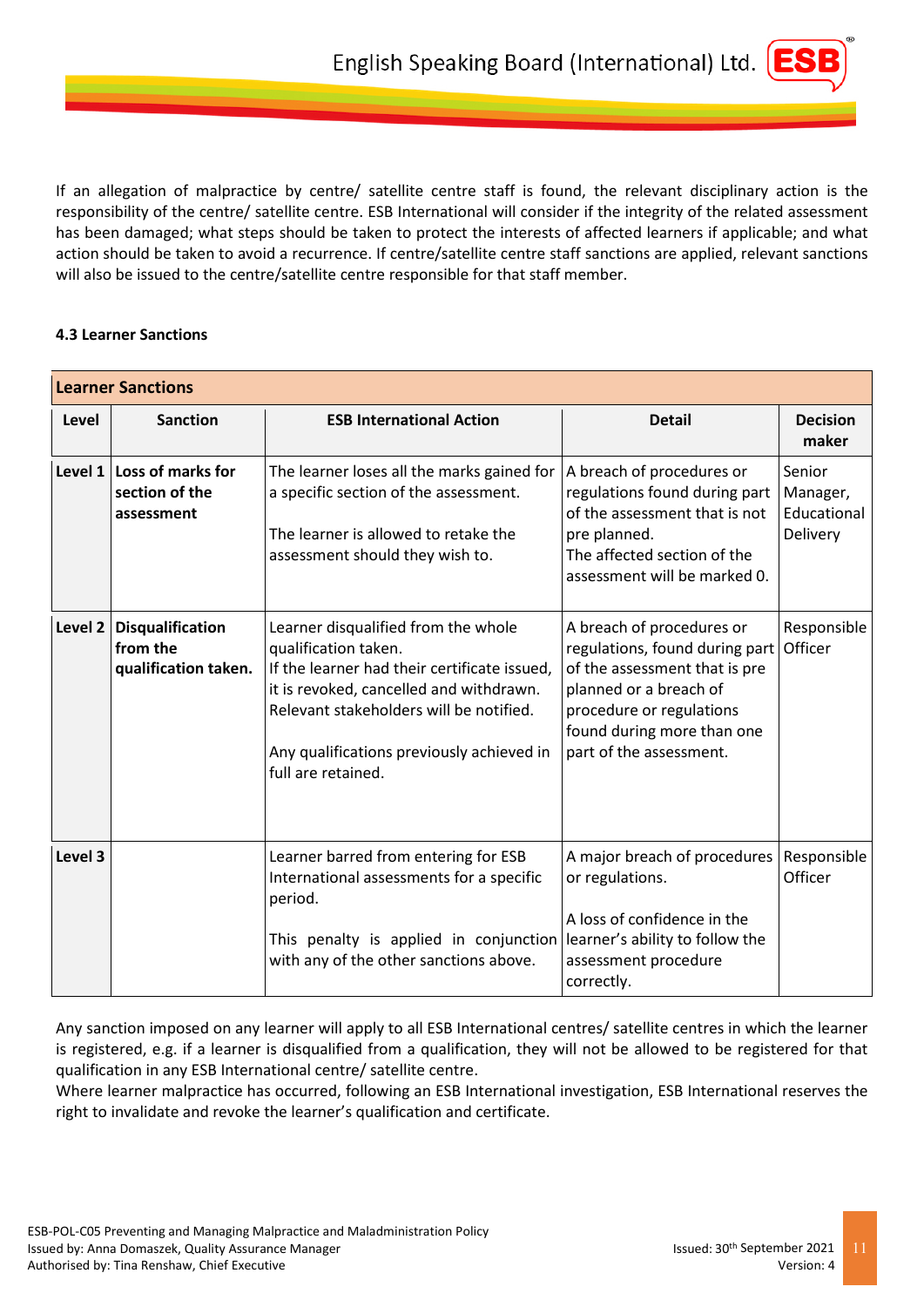# **Section 5 – Legislation**

**Website:** <https://www.gov.uk/government/publications/the-public-interest-disclosure-act>

**Ofqual**:<https://www.gov.uk/government/organisations/ofqual>

**Qualification Wales**: [http://qualificationswales.org](http://qualificationswales.org/)

**Council for the Curriculum, Examinations and Assessment (CCEA):** <http://ccea.org.uk/>

## <span id="page-11-0"></span>**Section 6 – Review of Policy**

ESB International will review this policy in accordance with its published timescales, to ensure its procedures and practices continue to meet legislative and regulatory compliance. It reserves the right to make on- going changes in line with customer and stakeholder feedback, changes in its practices, actions from the regulatory authorities or external agencies or changes in legislation.

| Revision No    | Change to previous release                                                                                                                                                                                                                                                                                                                | Reason for change                                                                                                                        |
|----------------|-------------------------------------------------------------------------------------------------------------------------------------------------------------------------------------------------------------------------------------------------------------------------------------------------------------------------------------------|------------------------------------------------------------------------------------------------------------------------------------------|
| $\overline{4}$ | Section 2 - Maladministration and malpractice definitions updated<br>and details added,<br>Section 2 - SQA reference removed<br>Section 3 - Investigation process and timelines reviewed, process<br>flow added<br>Section 4 - Sanction levels reviewed and adjusted<br>Appendix $1 -$ Examples reviewed and relevant level details added | For clarification<br>Withdrawal from SOA Accreditation<br>For process clarification<br>Standardisation of sanctions<br>For clarification |
|                |                                                                                                                                                                                                                                                                                                                                           |                                                                                                                                          |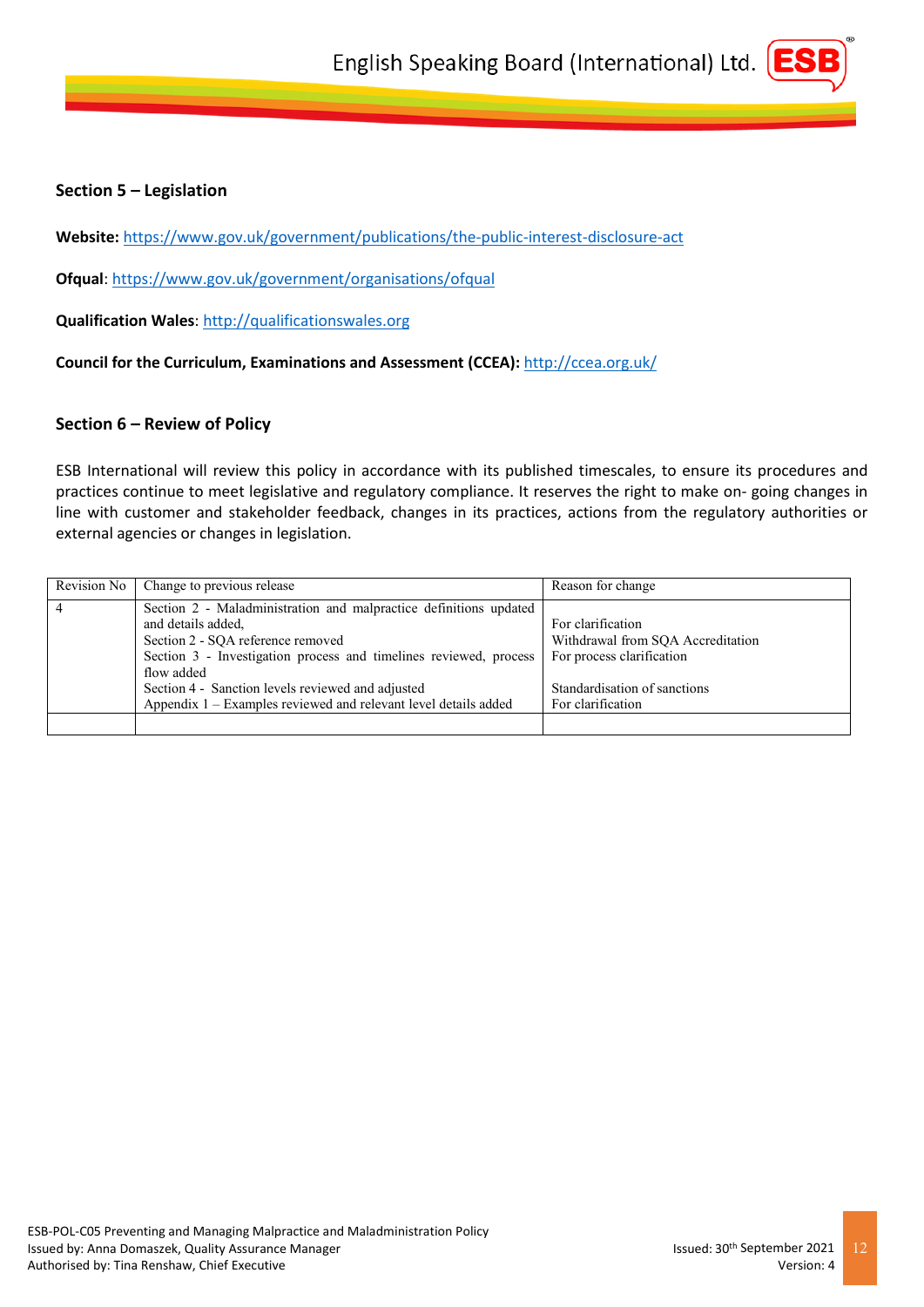# <span id="page-12-0"></span>**Appendix 1 – Examples of Malpractice and Maladministration**

The categories listed below are examples of malpractice and/or maladministration and will be considered as such. Based on the context and intentions, some of them might fall into either the malpractice or maladministration category. Please note that these examples are not exhaustive and are only intended as guidance.

| <b>Centres, Satellite Centres,</b><br>Venues and their designated<br><b>ESB staff</b>                                                              | <b>Malpractice</b> | <b>Maladminis-</b><br>tration | Centres,<br><b>Satellite</b><br>Centres,<br>Venues,<br>Lowest<br>sanction<br>level* | <b>Designated ESB</b><br>Staff of<br>Centres,<br><b>Satellite</b><br>Centres,<br><b>Venues, Lowest</b><br><b>Sanction Level*</b> |
|----------------------------------------------------------------------------------------------------------------------------------------------------|--------------------|-------------------------------|-------------------------------------------------------------------------------------|----------------------------------------------------------------------------------------------------------------------------------|
| Failing to complete assessment<br>documentation                                                                                                    |                    | $\checkmark$                  | Level 1                                                                             | Level 1                                                                                                                          |
| Use of outdated assessment<br>documentation                                                                                                        |                    | $\checkmark$                  | Level 1                                                                             | Level 1                                                                                                                          |
| Failing to disseminate<br>information provided by ESB<br>International                                                                             |                    | $\checkmark$                  | Level 1                                                                             | Level 1                                                                                                                          |
| Lack of cooperation/<br>communication from the centre                                                                                              |                    | $\checkmark$                  | Level 1                                                                             | Level 1                                                                                                                          |
| Failure to maintain appropriate<br>auditable records                                                                                               | $\checkmark$       |                               | Level 1                                                                             | Level 1                                                                                                                          |
| Misuse of ESB International logo<br>and trademarks                                                                                                 | $\checkmark$       |                               | Level 1                                                                             | Level 1                                                                                                                          |
| The inappropriate retention or<br>destruction of certificates                                                                                      | $\checkmark$       |                               | Level 2                                                                             | Level 2                                                                                                                          |
| Intentional withholding of<br>information which is critical to<br>maintaining the rigour of quality<br>assurance and standards of<br>qualification | $\checkmark$       |                               | Level 2                                                                             | Level 2                                                                                                                          |
| Failing to adequately train key<br>personnel                                                                                                       |                    | $\checkmark$                  | Level 2                                                                             | N/A                                                                                                                              |
| Allowing unapproved staff to<br>carry out or facilitate<br>assessments                                                                             |                    | $\sqrt{}$                     | Level 2                                                                             | Level 2                                                                                                                          |
| Failing to adhere to the<br>assessment protocol, including<br>any approved Reasonable<br>Adjustments                                               | $\checkmark$       | $\sqrt{}$                     | Level 2                                                                             | Level 2                                                                                                                          |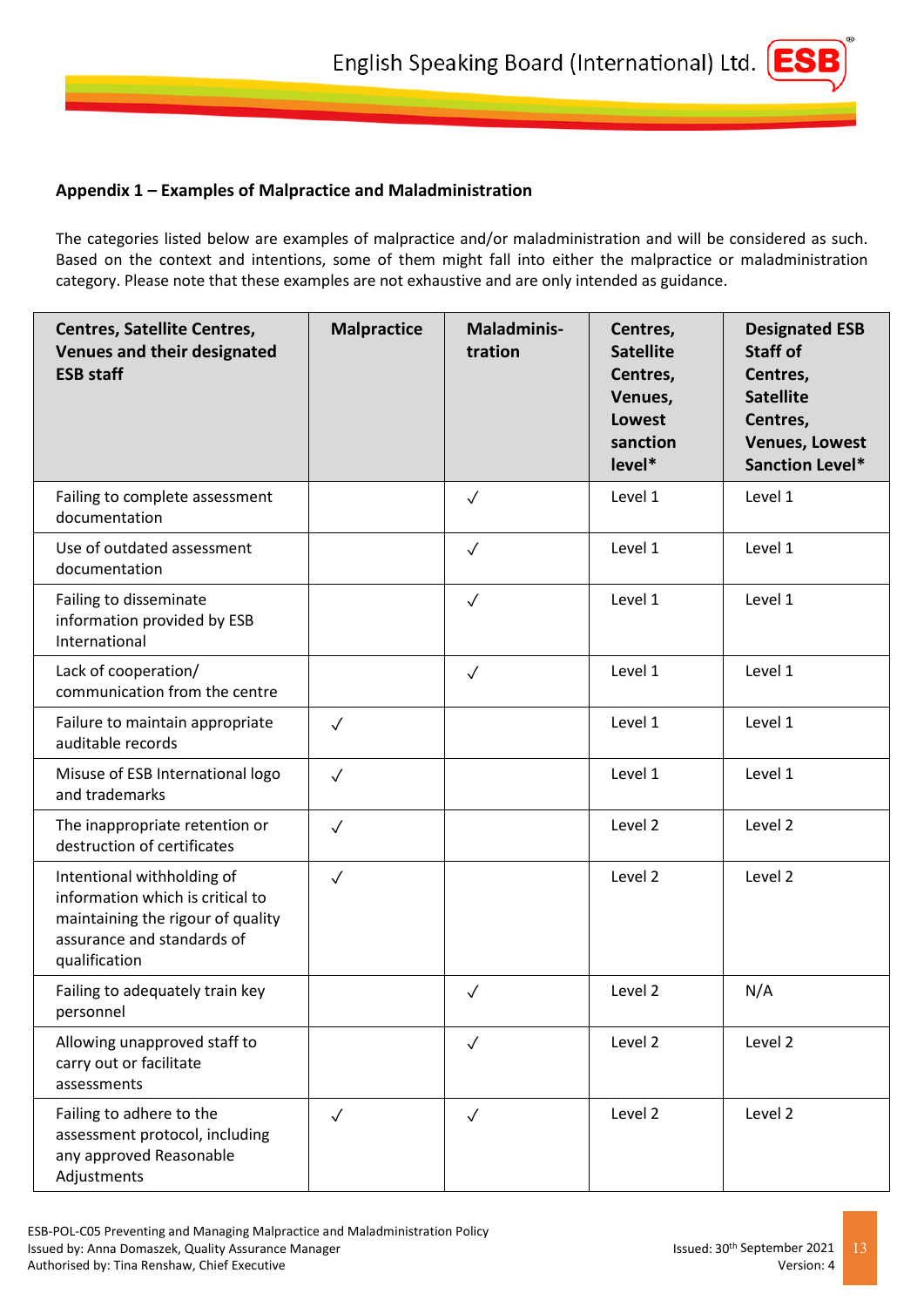

| Creation of false records                                                                                                                                                                                                              | $\checkmark$ |              | Level 2 | Level 2 |
|----------------------------------------------------------------------------------------------------------------------------------------------------------------------------------------------------------------------------------------|--------------|--------------|---------|---------|
| Failing to keep accurate and up<br>to date records in respect of<br>Reasonable Adjustments and<br><b>Special Considerations</b>                                                                                                        |              | $\sqrt{}$    | Level 2 | Level 2 |
| Failing to adequately supervise<br>learners during an assessment                                                                                                                                                                       | $\checkmark$ | $\checkmark$ | Level 2 | Level 2 |
| Inappropriate assistance to<br>learners                                                                                                                                                                                                | $\checkmark$ | $\checkmark$ | Level 2 | Level 2 |
| Failing to carry out assessment,<br>internal moderation or internal<br>verification in accordance with<br><b>ESB International requirements</b>                                                                                        | $\checkmark$ | $\checkmark$ | Level 2 | Level 2 |
| <b>Granting Reasonable</b><br>Adjustments and Special<br>Considerations to learners which<br>do not meet the requirements of<br><b>ESB International's Reasonable</b><br><b>Adjustments and Special</b><br><b>Consideration Policy</b> | $\checkmark$ | $\checkmark$ | Level 2 | Level 2 |
| Permitting, facilitating or<br>obtaining unauthorised access to<br>assessment material                                                                                                                                                 | $\checkmark$ |              | Level 2 | Level 2 |
| Failing to secure assessment<br>papers after an assessment                                                                                                                                                                             | $\checkmark$ | $\checkmark$ | Level 2 | Level 2 |
| Failing to keep assessment<br>material secure                                                                                                                                                                                          |              | $\checkmark$ | Level 2 | Level 2 |
| Failing to declare conflicts of<br>interest that may affect the<br>integrity of the assessment                                                                                                                                         | $\checkmark$ | $\checkmark$ | Level 2 | Level 2 |
| Discussing or otherwise<br>revealing secure information in<br>public, e.g. internet forums                                                                                                                                             | $\checkmark$ |              | Level 3 | Level 3 |
| Tampering with learner scripts or<br>controlled assessments                                                                                                                                                                            | $\checkmark$ |              | Level 3 | Level 3 |
| Unauthorised amendment,<br>copying or distributing of<br>assessment papers/materials                                                                                                                                                   | $\checkmark$ | $\sqrt{}$    | Level 3 | Level 3 |
| Fraud                                                                                                                                                                                                                                  | $\sqrt{}$    |              | Level 5 | Level 4 |
| Impersonation of a learner for an<br>assessment                                                                                                                                                                                        | $\checkmark$ |              | Level 5 | Level 4 |